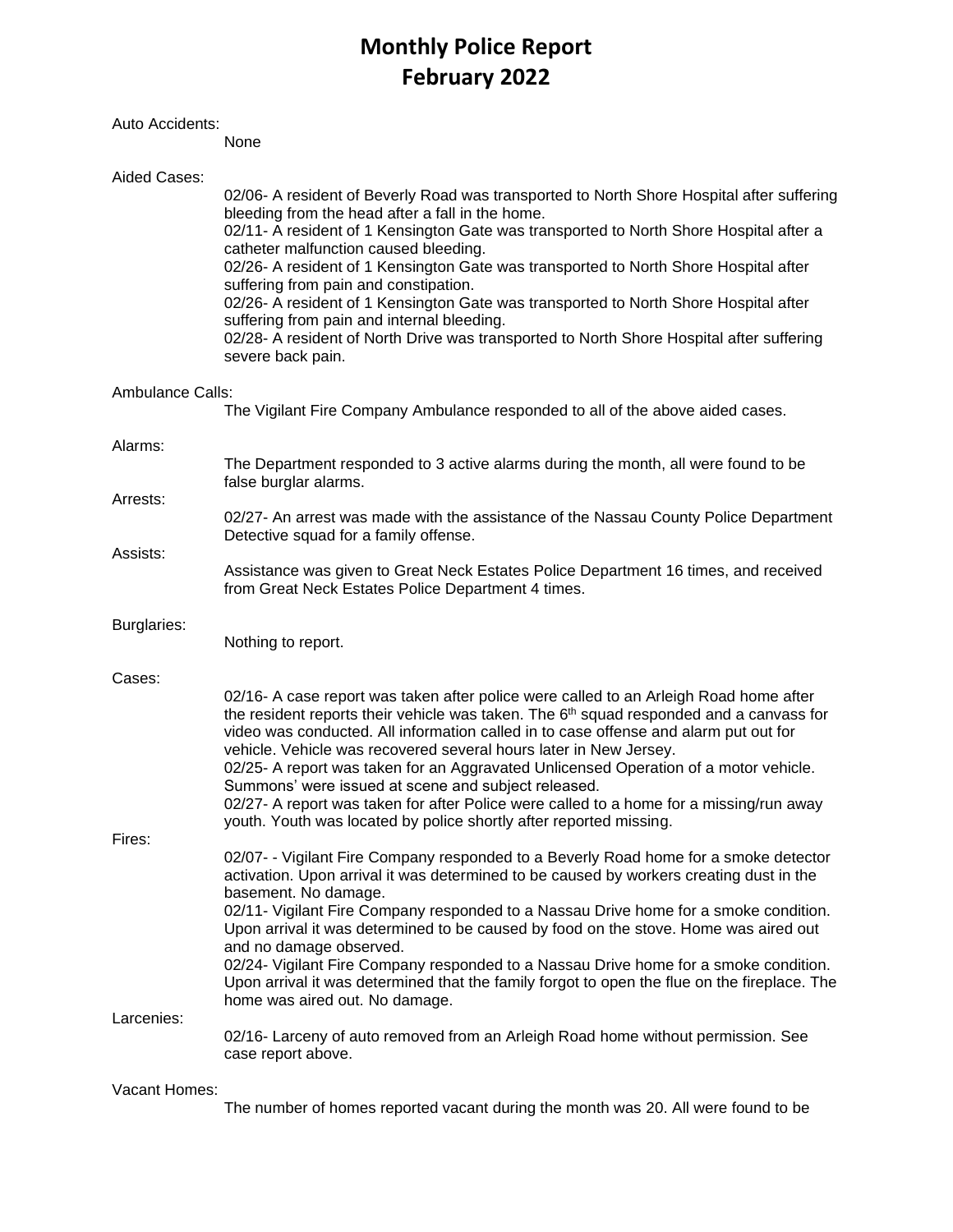## **Monthly Police Report February 2022**

secure.

#### Miscellaneous:

- A resident reports suspicious activity observed from a ring camera. Police responded to check area and video observed. Appeared to be a package delivery company. Package weas secured by police until resident arrived to claim.
- A resident of Beverly Road requested police to check the interior of the home after the alarm triggered for unknown reasons. All was found to be secure.
- Light outages/issues were reported throughout the month and submitted to the village hall for repair.
- Police assisted Nassau County PD in search of a robbery subject that just occurred. Extensive search of area produced negative results.
- Temporary No Parking signs were deployed throughout the village in order to alleviate possible traffic /parking conditions.
- A suspicious vehicle was called in on Greenacre Court. Police responded and were able to ascertain that vehicle was a guest at a neighboring home.
- An I pad was reported lost by the owner at HQ. Shortly later the I pad was located on MNR and returned to owner
- Construction permits were checked throughout the month and the building department notified of issues. Building inspector advised and will follow up.
- A suspicious vehicle was reported on Beverly Road. Police responded and searched the area with negative results.
- Power outage reported by numerous residents throughout village. PSE&G notified and advised they were aware of outage and it would be returned momentarily and was due to routine maintenance on the grid.
- Nassau County PD was assisted with canvass for blue BMW that was recently stolen from a neighboring village.
- Police responded to a Nassau Drive home after NCPD 911 reported a hang up with no answer on the call back. Upon arrival it was determined to be dialed in error. All ok.
- Police were called to respond to a water main break on East Shore Road. GN Water District was on scene and requested assistance with traffic control. Situation was corrected.
- A suspicious vehicle with unreadable tags was reported on Beverly Road. Upon arrival the vin was located and ran through state computer. Vehicle was found to be legally registered to a neighboring home. No further police action.
- Essex County corrections called to request PD notify a Nassau Drive resident of an inmate release. Notification made and resident unaware of person in question. Possible misinformation by correction facility.
- Extensive patrol conducted throughout the month in response to the increase in stolen vehicles in Nassau County. Residents were also made aware via mass email to the situation.
- Police were requested to conduct a wellness check at a Nassau Drive home. Contact was made with the resident and all was found to be OK.

Equipment:

Car #657 was patrolled 840 miles. The odometer now reads 24,623 miles. Car #658 was patrolled 603 miles. The odometer now reads 67,230 miles. Car #659 in service as spare/ enforcement vehicle. Odometer now reads 10,994 miles

Summons: